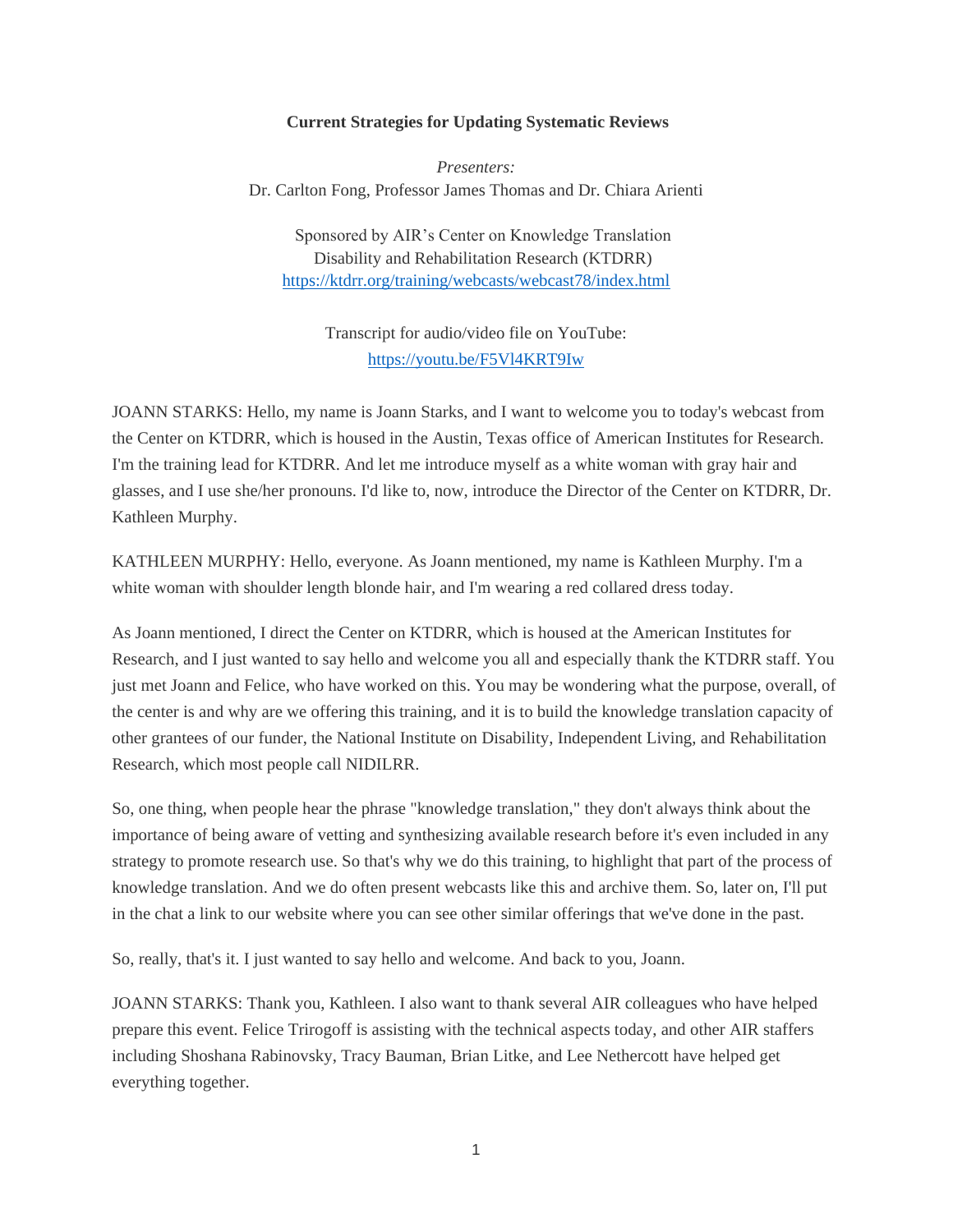At the end of the presentations, today, I will ask you to provide your feedback through a brief evaluation form.

Today's webcast is Current Strategies for Updating Systematic Reviews, and it is a part of KTDRR's Evidence Synthesis series. This afternoon, we bring methodologists representing several international synthesis organizations to share their perspectives on the important process of updating a systematic review. I wanted to let you know that you can download accessible PDF files of today's presentations from the webcast information page. Just scroll down to Presentation Materials.

Next, I want to introduce our presenters. Dr. Carlton Fong, Editor of Campbell's Disability Coordinating Group, discusses the process implemented in an updated systematic review published in 2021. Professor James Thomas, Deputy Director of the EPPI-Centre, University College London, describes the latest tools and processes for updating, including the living systematic map of evidence on COVID-19. And Dr. Chiara Arienti, representing the Cochrane Rehabilitation fields, shares the process used with a rapid, living systematic review on rehabilitation intervention for the management of COVID-19.

We will start, today, by hearing from Carlton Fong, PhD, who is editor of the Campbell Collaboration, Disability Coordinating Group and is a co-author on several Campbell Systematic Reviews. Dr. Fong is an Assistant Professor in the graduate program in Developmental Education within the Department of Curriculum and Instruction at Texas State University. He examines the motivational, psychological, and instructional factors that influence success, achievement, and persistence in post-secondary education, primarily using research synthesis and meta-analytic techniques.

Our second presenter, Professor James Thomas, is Deputy Director at the EPPI-Centre. His research covers substantive disciplinary fields such as public health and education as well as computer and information science. He has written extensively on research synthesis, including methods for combining qualitative and quantitative research and reviews. His activities in computer science include implementing novel techniques and processes such as machine learning and crowdsourcing to improve the efficiency of systematic reviews.

Our final presenter is Dr. Chiara Arienti, the Coordinator for Cochrane Rehabilitation and of the Clinical Trial Unit of IRCCS at Don Carlo Gnocchi Foundation. She has experience in leading methodological work and supporting systematic reviews of rehabilitation interventions. She is also an editorial board member of JBI Evidence Implementation journal, a statistical advisor of European PRM Journal and a member of the GRADE Working Group.

Carlton, I'll ask you to briefly introduce yourself and go ahead with your presentation. And, when he's finished, I'll ask James Thomas to introduce himself before his presentation. Carlton, are you ready to go?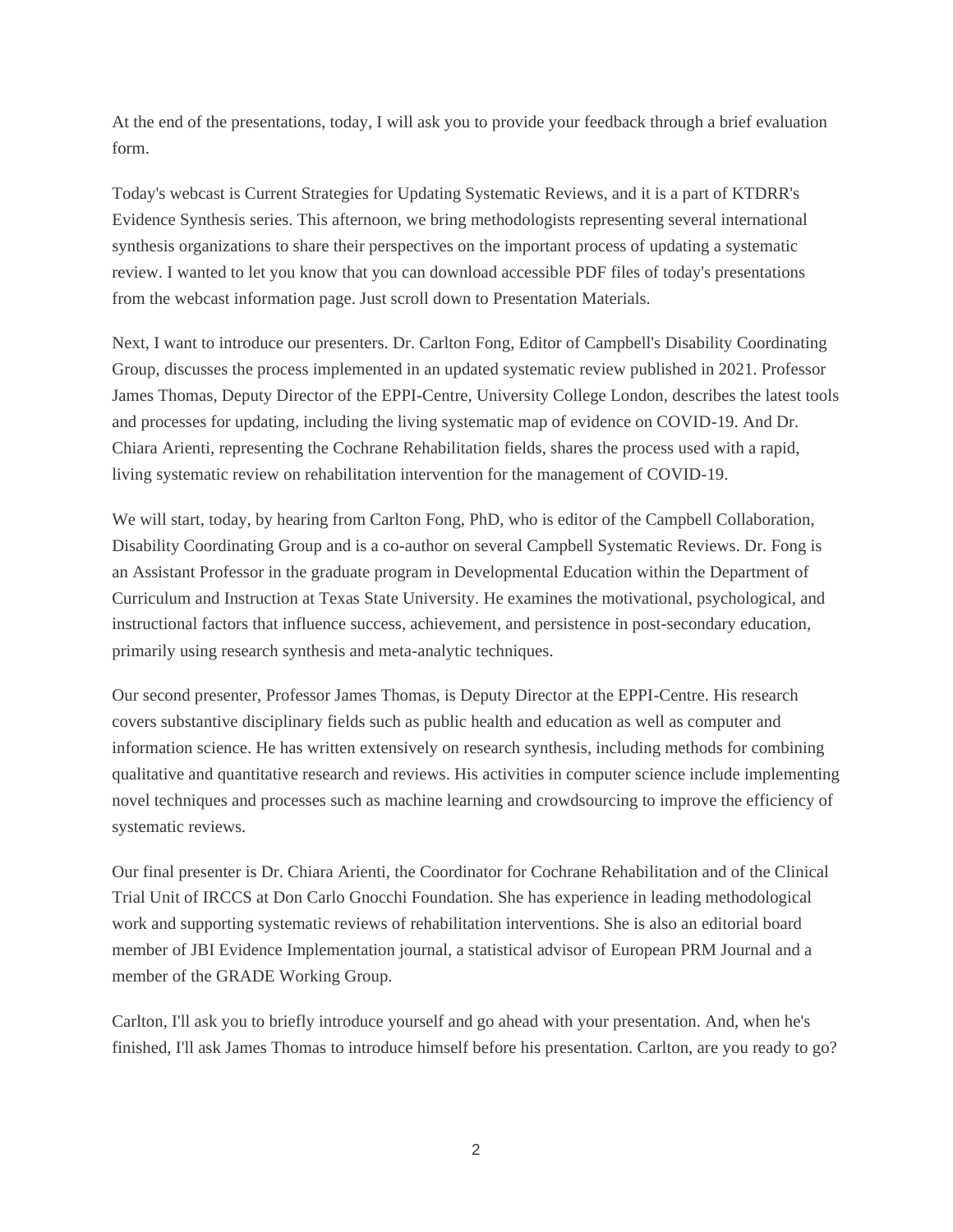CARLTON FONG: I am. Thank you so much. Thank you for the invitation to present with you all today and for hosting this important event. Once again, my name is Carlton Fong. I will introduce you to me as an Asian male with short black hair, and I'm wearing a gray sweater.

And I'm really excited to share with you a recent update that we did to two systematic reviews and walk through the process that we engaged in to update two prior syntheses, and so it'll kind of be a case example and some of the rationale for why we undertook this systematic review update. On the slide, you'll see that I'm associated with the Campbell Collaboration as the Editor of the Disability Coordinating Group. You can see our Twitter handles as well, @campbellreviews and then my personal handle, @carlton\_fong.

So I first want to start with describing what a systematic review update is and why it's important and why our field needs these updates to better understand the evidence that we use. So this isn't really a formal definition, but the way I like to think of an update is taking an existing review, updating that review and its procedures so that what's produced is a more recent snapshot of the available evidence.

Why would we undertake such an update? I think one rationale is reviews grow old, right? Actually, the day, the moment you complete your search strategy for available evidence to be included in your synthesis, it's already old. Right, there might be a study that gets published the next day, and that wouldn't be captured in your current systematic review. So there are continually being, studies are continually being produced, and the reviews of such evidence might become stale or might become outdated unless an update is conducted.

The second rationale is this is how science works. I think we are all experiencing that in the pandemic that we're currently struggling through right now, that science evolves, more evidence emerges, and we take action on that evidence. And so, as we think about making evidence-informed decisions, we really want the most up-to-date evidence in order to make those informed choices.

Rationale number three, in our case, the two reviews that we wanted to update, both of those were empty reviews. They were reviews with inclusion criteria. But when we searched for studies to meet those inclusion criteria, none of those studies met the criteria, so they were two empty reviews. And so we were aware that new evidence was being generated, and so we wanted to particularly update these reviews because they didn't have any evidence to really talk about. So we thought it was pertinent to go about doing an update, in our case.

So the update was recently published by myself and some other colleagues in 2021. The title is "Interventions for Improving Employment Outcomes for Persons with Autism Spectrum Disorders A Systematic Review Update." On the right, you'll see the citations for the two older reviews, Westbrook et al, 2013, and Westbrook et al, 2012.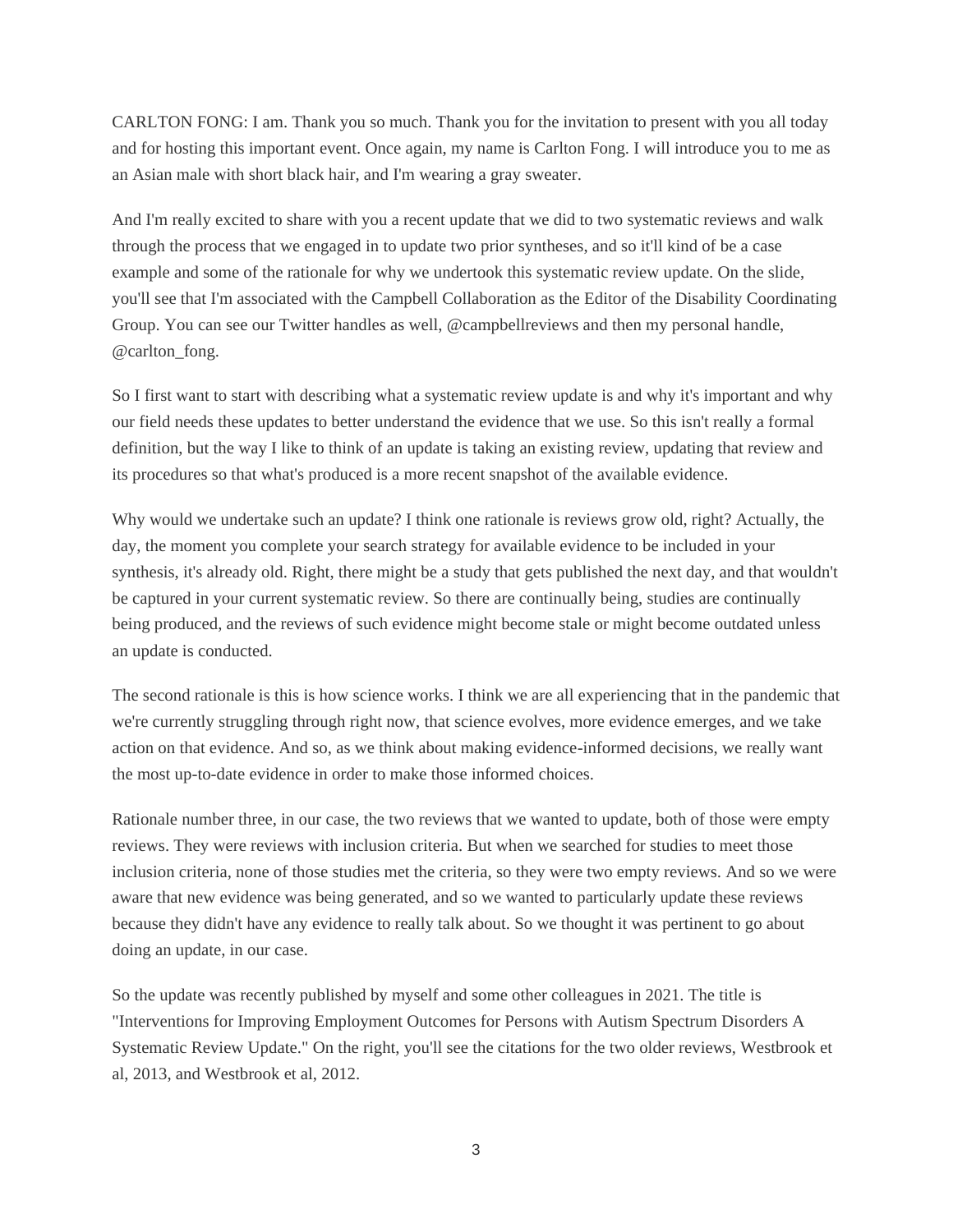Once again, our case was a little unique in that we decided to update two reviews and actually combine the scopes of those two reviews together. And so the review published in 2012, that one focused on adult populations, and the one published in 2013 focused on individuals transitioning from school, schoolbased programs, right, so kind of that secondary school transition. So the reviews were more or less the same in terms of the criteria for types of interventions, types of outcomes, types of disability, but the age range was kind of the distinguishing factor of these two reviews. So, for the update, we thought we could update both together, not have an age restriction that these two prior reviews did, and combine them in a larger review/update of the two reviews combined. Hopefully that made sense.

So how do we go about our process of updating these systematic reviews? Well, once again, this is just kind of a case example of how we approached it. We first reached out to the Campbell Collaboration, who had published the prior two reviews that we were updating. We talked to Coordinating Group Editors in the education field as well as the Editor-In-Chief to discuss our idea. Not only did we want to update these two reviews, but we wanted to do it on two reviews and combine them. So it was kind of a novel idea that we wanted to run by the leadership of the Campbell Collaboration.

We also confirmed with the editors that we would bypass the title and the protocol stages. So if you don't know how Campbell works, and a lot of these other organizations, there are various phases to the systematic review process, registering a title which describes the general purpose and scope of the synthesis, then a more detailed protocol phase, and then a systematic review phase with the entire review completed. And so since the title and protocol were more or less the same from the prior ones that were already done, we went ahead and bypassed those stages and agreed with the editors that we were going to combine the titles and protocols of these two prior reviews together in order to engage in this systematic review update.

We went ahead and, once again, it's kind of unique. We had two reviews, so we made sure we looked at the inclusion criteria and the search terms for both reviews and made the most inclusive joint search strategy possible for both of these reviews so they would encompass the scope of the two prior reviews. And, thankfully, with some financial support, which we'll describe in the Acknowledgment section at the end, and a new review team, a team of coders and synthesists, we began our update.

So the next step was that we updated the electronic database searches with, once again, the complete inclusivity from the two existing reviews. And then we reviewed all the titles and abstracts that we received after the search based on the following six criteria. It had to include some sort of experimental research design, participants of any age but with a diagnosis of autism, intervention focused on employment outcomes. The outcomes had to be the attainment of employment. And then publication status, we had no specific criteria. It could be unpublished or published, and there were no language restrictions as well.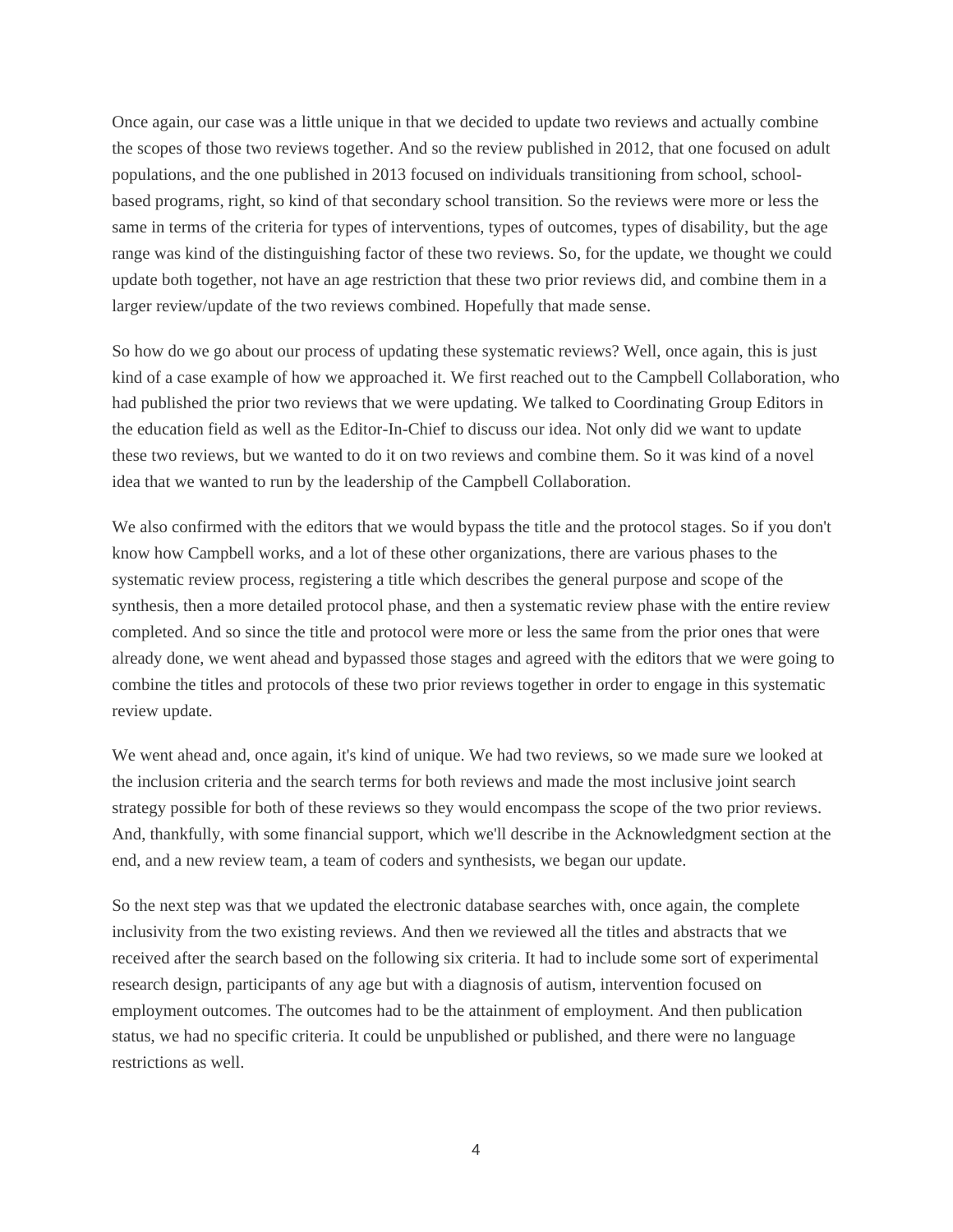So when we conducted our search, we took the date of the last year of the earliest review. So the earliest review was in 2012, and that search was done, I believe, in 2008. So we searched for all the evidence from 2008 to when we began this update, which I believe was 2018. So we searched for that new 10-year period that we hadn't looked at before and, from that, we received 20,053 potentially relevant studies identified and screened for retrieval.

We removed all those prior to 2008, like I mentioned, and that took off about 7,000 studies. And then, with the remaining 13,000 or so, we screened those abstracts, and we ruled out about 12,700 because they weren't empirical studies or they weren't about autism spectrum disorders and employment. We narrowed it down to close to 300 studies that were potentially relevant, and then we screened all of those full texts with greater scrutiny to see if they met all of our inclusion criteria.

We removed the lion's share of those studies, and we remained with three eligible studies for our systematic review update. Remember, the first two reviews that we were updating, those were both empty. Right, there were no eligible studies from those prior reviews, and so finding three, even though it sounds like a pretty small number, it actually was kind of exciting for us to see that there were studies being produced within the last 10 years from once we did the search.

Like any other systematic review, we took those three studies and we put that through the same coding procedures that we had planned for those first two reviews, where we had two research team members independently code studies for various characteristics and effect size information. Some of those characteristics you see on our slide on the right, where we coded for study characteristics, whether it was published or unpublished, the method and study design, where the study took place or the setting, aspects of the participants, characteristics about their age and the gender breakdown, details about the intervention-- right, what the intervention entailed for the individuals in these studies, and the outcomes being measured, effect size information, mostly odds ratios because they measured whether they were employed or not, and then risk of bias characteristics as well.

So what did we find? We found three studies, once again. They were all RCTs. The first was a study conducted in 2014, and they used the Project SEARCH approach with individuals with autism, and this involved a nine-month internship model. And their overall odds ratio for employment outcomes was 4.65, which is pretty large considering the effects of the study.

The second-- once again, this is kind of a quick overview-- but the second one was conducted by Smith et al in 2015, also using an RCT. And they employed a virtual reality job interview training with, also, a pretty large odds ratio as well, 3.43 on employment outcomes.

The third study that we located was another study by Wehman and colleagues, published in 2017, an RCT incorporating the Project SEARCH model that was examined before, but also introducing some Applied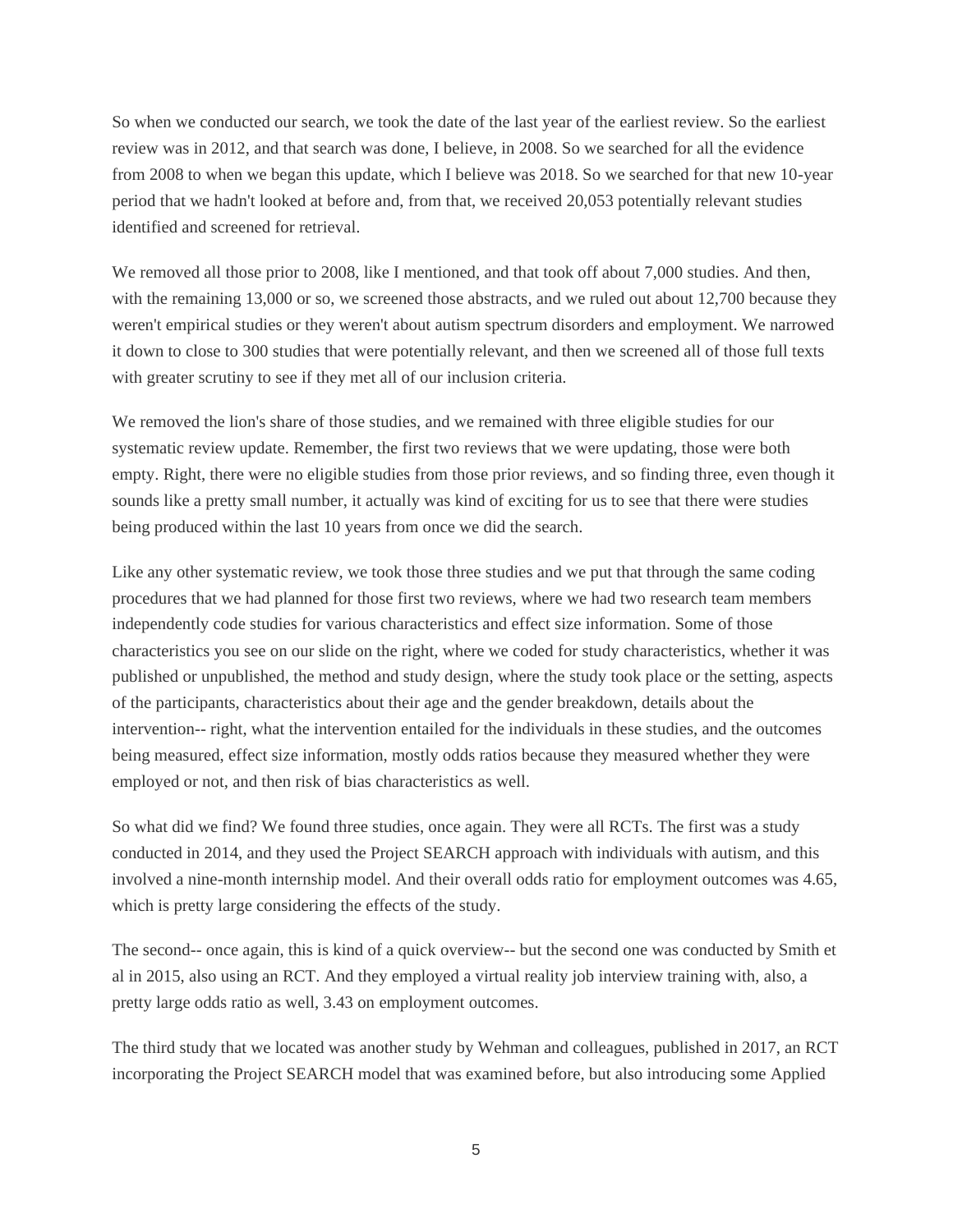Behavioral Analysis, or ABA techniques, as well. And that had a similar magnitude of odds ratio for employment, which is 3.89.

So, overall, we updated the search. We located three new studies that were newly conducted and disseminated since those two prior reviews, and we found that there were, overall, promising results from three studies. But evaluating the risk of bias, it was likely that there was risk of bias for all three of these studies as well.

So what can we take away from doing this systematic review update? Updating the review yielded new understanding. Once again, the two reviews were empty before. We had, really, little evidence to go off of about how can we intervene and support individuals with autism to have gainful employment. There were really no rigorous studies out there back in 2012 and 2013. But, by doing this update, we see that there is a growing interest and a growing trend in examining this issue with more rigor and with examining outcomes that focus on employment.

However, they were still a few studies with relatively small sample sizes and likely risk of bias. These studies, though, do suggest large effects, and I think it's promising to continue this line of work and to see potentially another update to see where the field goes.

There are still relatively few experimental studies focusing on this topic. Therefore, I think there's a greater need for greater funding in this area for high quality research and technical assistance to support the employment for individuals with autism.

I want to thank the generous support that we received to conduct this review update, the Center on Knowledge Translation for Employment Research at the American Institutes for Research. We also want to acknowledge two of our Search Specialists that helped us gather the thousands of titles and abstracts that we screened, Liz Scalia and David Pickup as well as other research assistants provided by AIR staff. So I want to thank you so much for your attention, and I'll go ahead and turn it over to James Thomas.

JOANN STARKS: Thank you very much, Carlton. Let's see if we do have any questions from the audience before we move ahead, and I think I did see one question come through in the chat.

KATHLEEN MURPHY: Sure thing, Joann. I believe you're looking for a question from Peggy King Sears, who is asking Carlton, "Is it better to exclude all except randomized controlled trials, even if it reduces the yield?"

CARLTON FONG: Yeah, that's a great question. And hi, Peggy. Thanks for joining.

Yeah, that's an important question. I think that this is, I think, still a debated topic, especially in education and education-related fields like disability, where randomized controlled trials are hard to come by and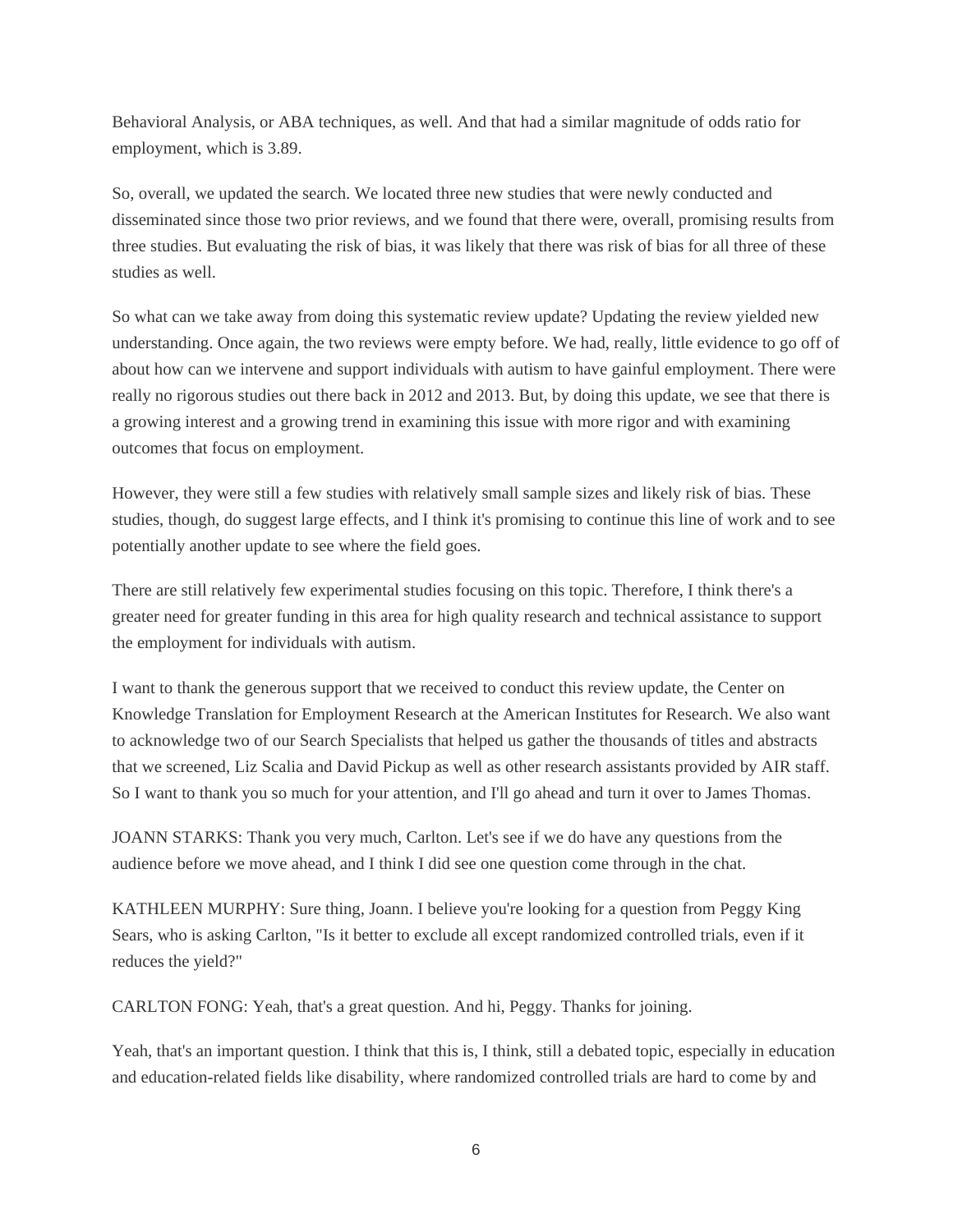tricky to employ. And so I think there is debate about whether QEDs, Quasi-Experimental Designs, should be included and how so.

I believe, in our case, we were open to quasi-experimental designs as well, but none met all of the other criteria as well. And so, while we didn't intentionally exclude everything else, we were open to the quasiexperimental designs and RCTs, but it just kind of ended up being that we have three RCTs ultimately be included in our update.

JOANN STARKS: OK, great. Thank you. Do we have any other questions? And you can always ask a question later, too, but if you have a question right now, feel free to bring it up.

I'm not seeing any, so I'm going to go ahead and move on, now, to our next presentation. So, James, will you please briefly introduce yourself and then go ahead with your presentation? Thanks.

JAMES THOMAS: Thank you very much, and thank you for the invitation to join you, for me, this evening, for others with you, this afternoon. I'm James Thomas, and I'm based in London, as you might be able to tell from my accent. I'm middle-aged white man. Hair's not yet all gray. Pronouns, he/him.

And it's really nice to see some familiar names or faces in the participant list, so nice to see you. And I'm going to be talking about some of the approaches we've been taking to updating reviews and in our recent work. OK, so I'm going to move on to the next slide.

And I'm based at UCL when I'm there in London, which has been a while since I've seen that building. And I've been doing systematic reviews to inform policy and practice for many years now, based at the EPPI-Centre And, really, what I've found over the years is a sort of frustration about how long it takes to find the records.

Carlton mentioned the number of, you know, sort of the phase of having to look through and find lots and lots of records and filter them down to find the ones that actually that you're interested in, and that awareness that we waste a lot of time looking at records that actually are not relevant really has been the prompt for some of the work that we've done to find new methods and new tools and new technologies to make that process more efficient. So that's really what has underpinned this work which, I should start off by saying, is under construction. It is work that we're still actively developing, and so this is by no means the finished product that I'm talking about this evening.

So what I wanted to sort of raise is really a question that I've had in my mind for a little while now, which is, really, are we starting to see opportunities for a new paradigm in searching, a new way of locating relevant research for systematic reviews, other types of evidence synthesis, and for maps? And I'm going to give you a little bit of background in terms of to explain why I might be thinking this, and then I'm going to illustrate what we've been doing using a case study, and that's our COVID-19 map of research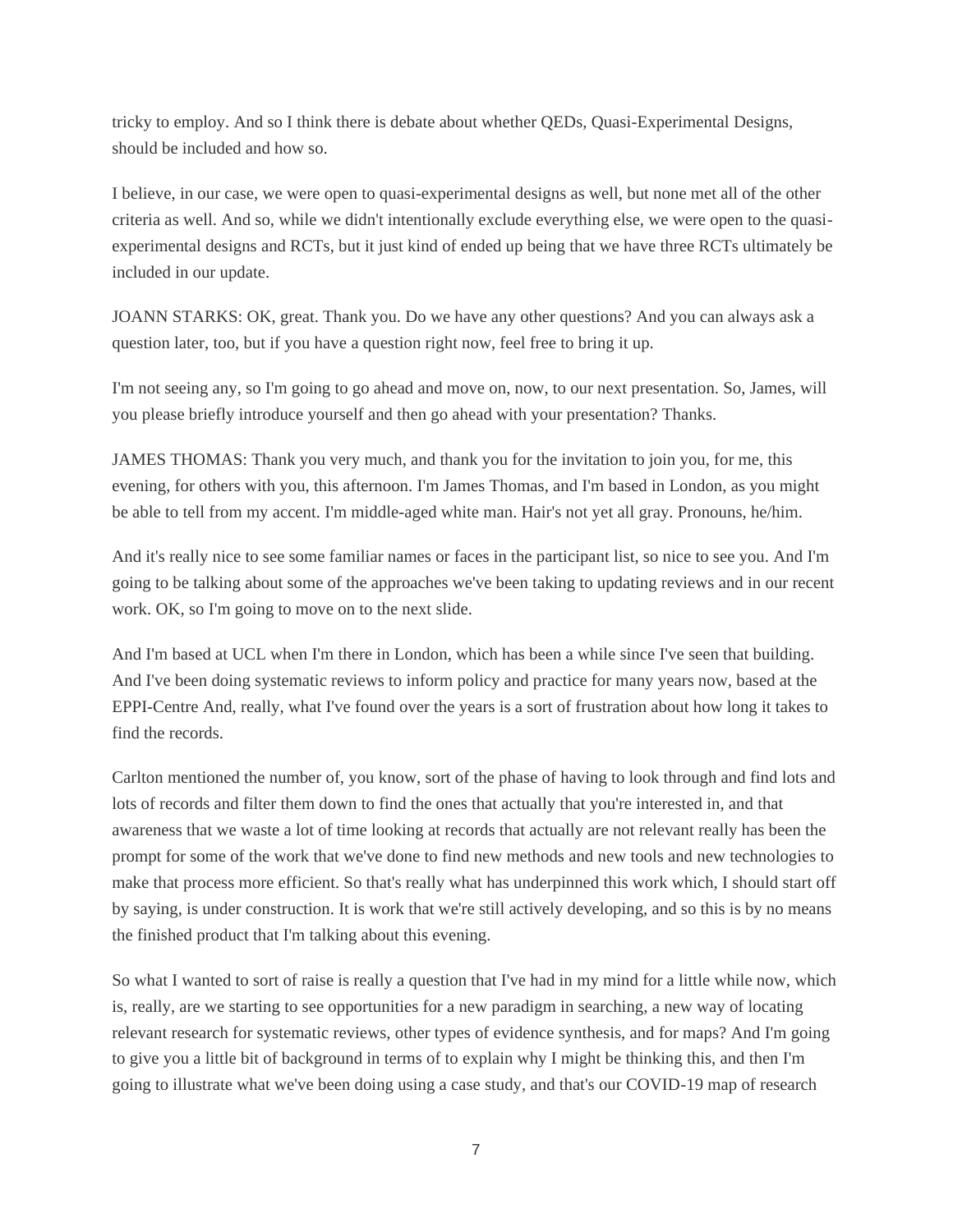that we've been maintaining at the EPPI-Centre in collaboration with the University of York and certain reviews of dissemination there and also the London School of Hygiene and Tropical Medicine. So it's been a collaboration, and we've been doing this now for nearly two years.

So this question I've got around a new search paradigm, I think there are two what I'm calling enablers for this, and they're operating together to open newer possibilities here. So there's increasingly open bibliographic data. You've all, no doubt, heard about moves towards open science and open data and open research data, and open bibliographic data is part of that same picture. There was the launch of the open ALEKS database recently, at the beginning of the year, which is very much in line with that thinking, a database which is aiming to-- somewhat emulates the Library at Alexandria all those years ago and try and contain all the world's research.

So there's questions around increasing the open bibliographic data and the opportunities that that might provide and then, in conjunction with that, new automation technologies, machine learning. Some people call it artificial intelligence, though there's not always very much intelligence there. So I tend to call it machine learning at the moment, but certainly this idea that we've got these two possibilities which are opening up for us, more bibliographic data than we've, up until now, had the opportunity to work with, but then also new automation technologies to help us make sense of it.

So I'm sure those of you who have been involved in systematic reviews are very familiar with this stage of the review. It's the finding the eligible studies. What we typically do is we find that the research we're interested in is scattered or stored or scattered and stored in multiple databases and websites, and what we have to do when we're doing our review is go to all these different databases, websites, and retrieve everything that might be relevant.

And we use Boolean searches to retrieve the most likely relevant into our local database. And, because we've come from lots and lots of different websites, we end up with lots of duplicates, so we have to deduplicate the records, and then we sit down and we screen through them, often thousands and thousands of records, most of which are completely irrelevant. But because we don't want to miss the relevant records, we have to look through them, and this is very time-consuming and it is just the way it is.

So why is it like this? Well, it's like this partly because of, for historic reasons, really. The various organizations have indexed the research in their area. And it costs money to sit there and index research, and so various business models have developed which have really been around putting a certain field's content into a database and then charging people to access the database.

And so what has now emerged are these different subject's domain-specific databases which are driven by commercial imperatives to guard their content. It sounds slightly bizarre, but to sort of almost keep the research they contain secret unless you're paying for it. So that's why we end up looking at lots and lots of different places. It's kind of historic, and it's the way that the databases have been set up.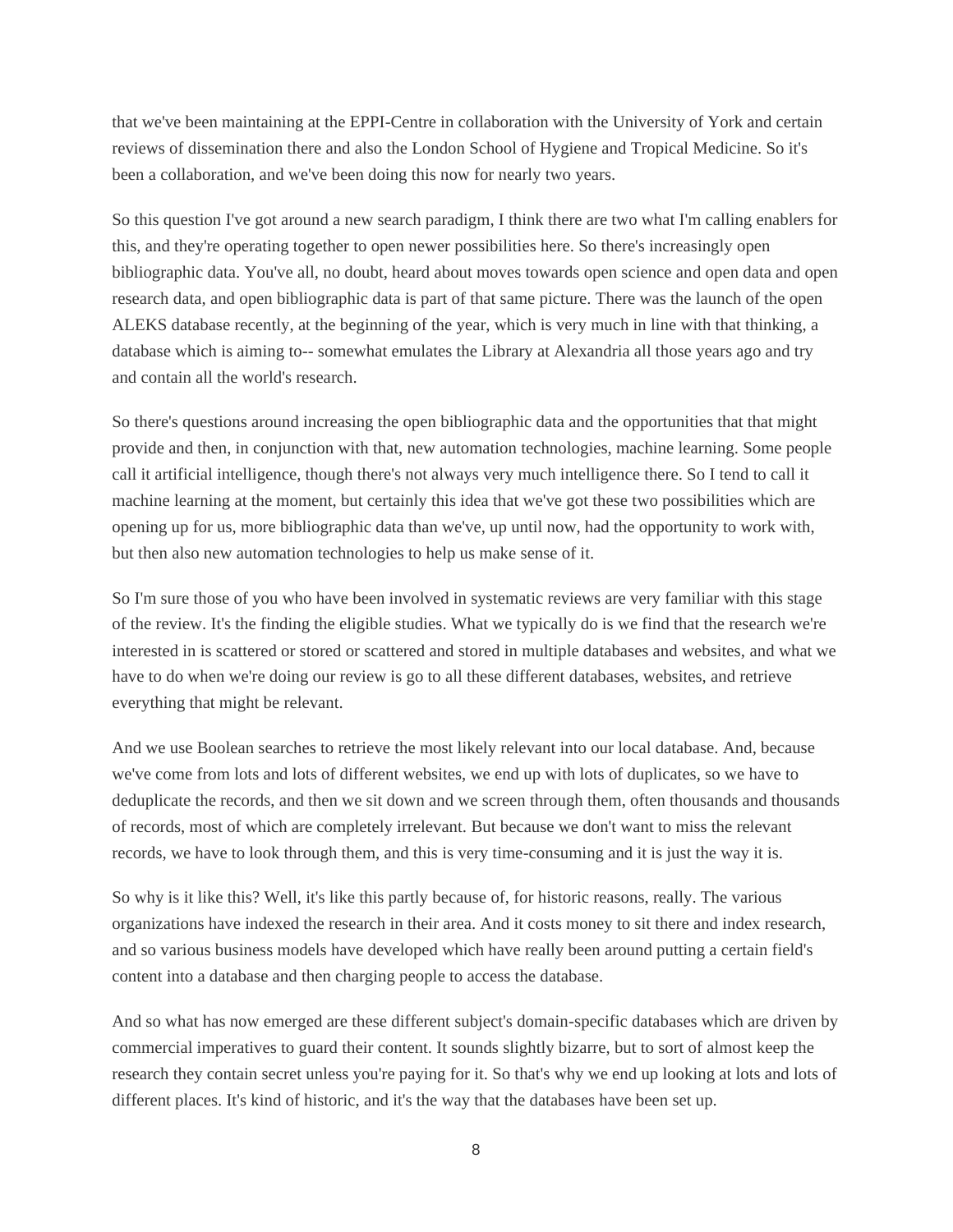But, as I mentioned in the intro, there's been this movement towards more open data, and what that's enabled to emerge are more comprehensive sources. So I've mentioned open ALEKS. CrossRef is part of this. There's a database called Dimensions. Google Scholar to some extent, though it's not open data. But what they are all doing is publishing bibliographic data at scale. And Microsoft deserves some of the credit for this because it developed this thing called Microsoft Academic, which was really the biggest open source of bibliographic material that we had until it closed at the end of last year.

And thinking with a sort of economic hat on, we can think about bibliographic data now as becoming commoditized as in that you can get the same content from multiple sources now. You don't have to go to just, for example, Web of Science to get particular content from there. You can get some of the same content from elsewhere.

So what this is starting to mean, essentially, is that we can ingest all the world's published research into a local database. If you've got a big enough hard drive on your computer, you can actually download the lot. You can download the whole of open ALEKS onto your local computer.

However, what does that mean? It means, OK, so we can maybe have all of the world's research stored in these comprehensive repositories, and anyone can do it, but anybody who's needed to work with large databases knows that that's only part of the story. So I can download 200 to 250 million records onto my computer, just about. How on Earth, then, do I go about finding what I'm looking for in amongst all of that noise? And that's, of course, where the machine learning comes in.

And so, within our EPPI-Reviewer system, we've been developing this workflow which is aiming to keep a constant surveillance of the literature as it's published. So, using cloud compute resources, we've got a copy of the open ALEKS database. Before this year, we had the Microsoft Academic database, all of the records, almost all of the world's research, sitting there in a database and new papers arrive every couple of weeks or so.

So we've got 200 million, 250 million records, depending on which database we're thinking about, and it increases in size. 600,000, a million new records arrive every couple of weeks to a month. So great in that we've got all of this research and potentially we've got the ability to keep on top of the research as new research is published, but we've obviously got a very big signal-to-noise problem. There's an awful lot of research out there which is not relevant to most of the reviews that we're doing.

And so, within the system, we've got individual reviews. And what we do is we build machine learning models for each review, for the machine essentially to learn the scope of the review. And then, as new papers arrive in the system, they're fed through these machine learning models. And we're using something called a distance algorithm which basically gives us a number which tells us how similar or different every new paper is to every review that we're looking at, and new papers which have got a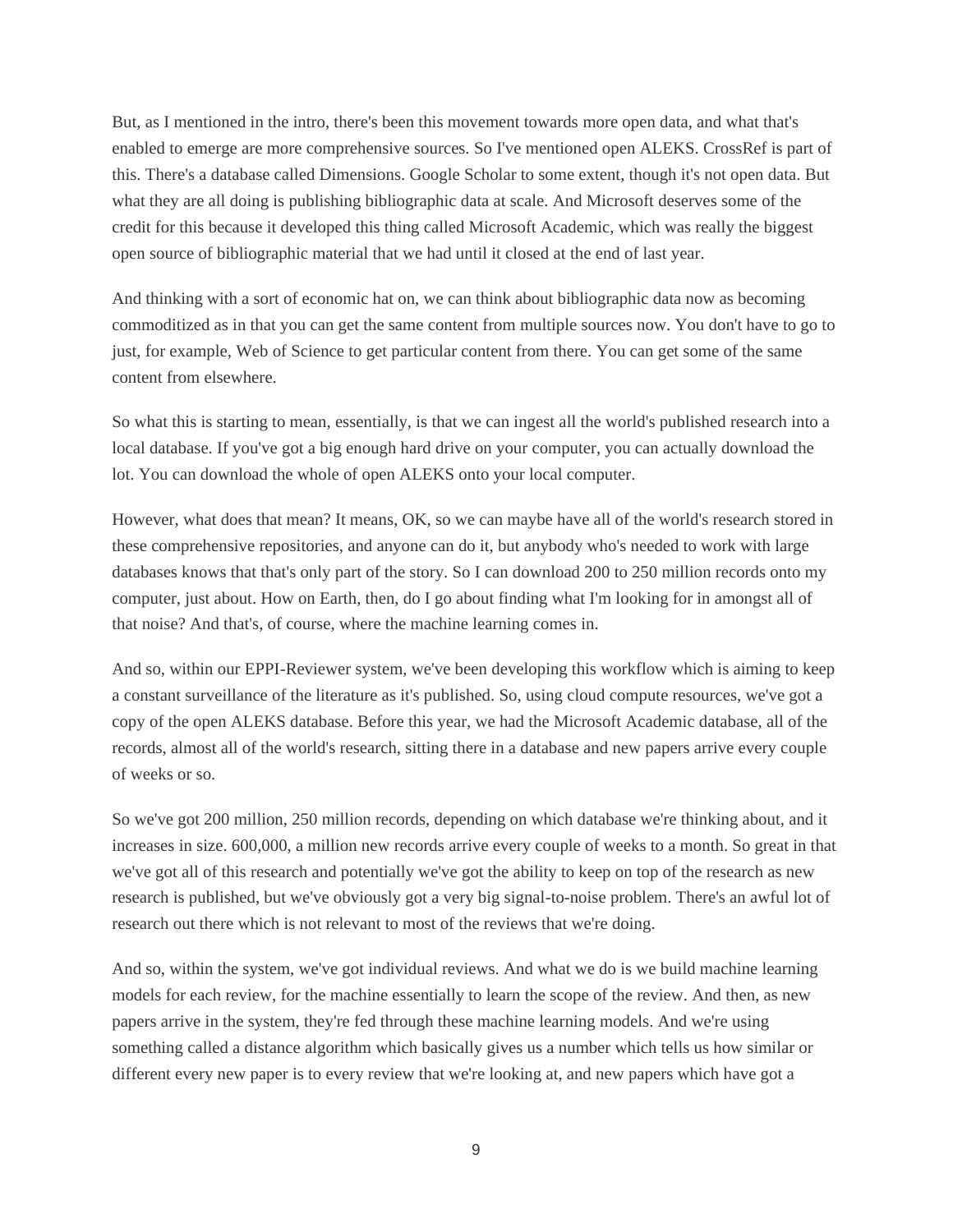sufficiently high relevance score are then automatically puts into the reviews that we're updating in this way.

And then people, reviewers, people can come along and judge for themselves as to whether or not those new papers are indeed relevant or actually whether they're not relevant. And we obviously, being systematic reviewers, we like to be comprehensive, and so we'd rather see more irrelevant records than not, if that means that we're going to include everything that we should be including.

The big picture, the fact that you can now get all of the world's research and you can use machine learning to, up to a point anyway, to be able to say this is relevant for this review, this is relevant for this review. And what I think is quite important about the context that we're thinking of, at the moment, this evening, in this meeting, is around updating. So when you've got a systematic review, a set of studies, a systematic map already in place, you've got lots of information about the scope of what you're looking for, which can be used for machine learning. And that's why this process is particularly suitable for updating reviews, updating maps.

So we undertook some research on this, and we did it within a map of COVID-19 research. And our overarching research questions was, well, OK, so how can we use these new tools to maintain this map?

And there were two research questions, really, that we asked. One was, does this big data set actually contain the records that we're interested in? If it doesn't, then there's a problem there and we need to go and either look at other databases and we're kind of edging ourselves back into the old paradigm of looking in lots of different places. But, if it does, then, OK, that's good.

But then, of course, we've got all of these millions of records. Can we efficiently identify the records that we need for our systematic reviews in this big, big data set? So two questions-- all the records are there? If they are there, can we find them?

And this map of research started at the end of February, beginning of March 2020, and it's been updated almost every week. And, to start with, it was populated using normal searches of Embase and PubMed, comprehensive data sets. But, as a large team, we were doing it for the Department of Health in this country and putting it online for other people to use as well. So we had the resource to be able to work on this large, large project.

And we conducted something which we've called the Octopus Study because it's an eight-arm costeffectiveness study looking at different options for maintaining this map. I'm not going to look at every single arm in detail. I'm going to give you the top-level picture, but what we did was we collected lots of data about how long it was taking us to do things manually, all of the different tasks, and we collected data for four weeks back in June/July 2020. And we compared Embase and PubMed as our main search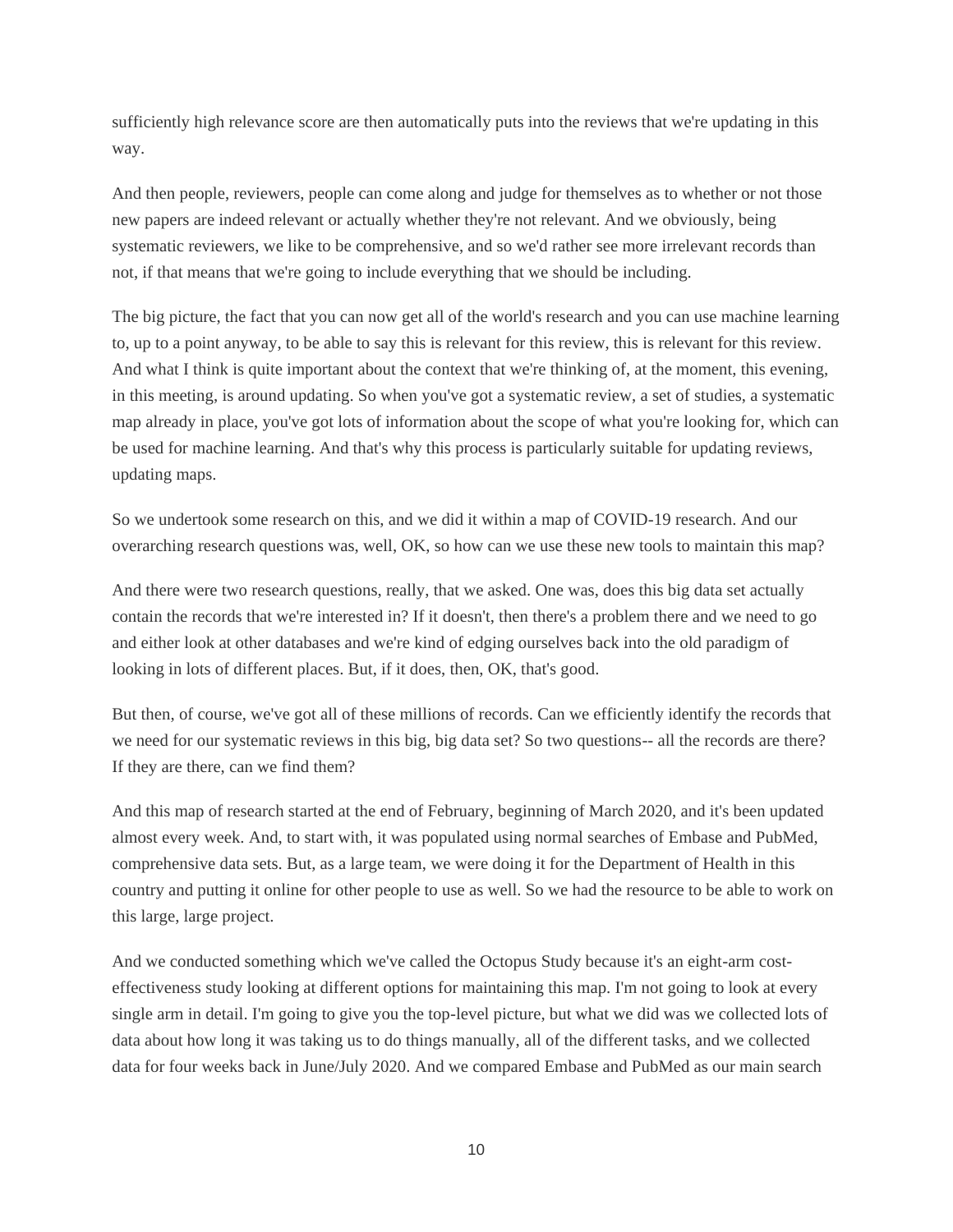sources against the Microsoft Academic stroke, the open ALEKS as a single search source, and then we also compared using different machine learning options within that updating workflow.

I think I might just skip on to the results because I don't want to sort of bog us down in the detail. Essentially, what we found was-- we've got various different arms here, and I've just highlighted a couple of arms for your interest here. Really, the first arm is our main comparison, our completely manual work flow which we did for weeks and weeks and weeks.

And what we found here was we searched MEDLINE and Embase and, because of the fact-- and this was a little bit surprising to me-- that MEDLINE and Embase actually didn't contain as much of the relevant research as we thought, our so-called gold standard sources only had 83% recall. So Microsoft Academic, at the time, had more relevant research units than the standard sources, which was really interesting to us. And what we were finding, also, was there was more non-English language literature coming through from the Microsoft Academic route, too. So that was an important finding straightaway for us.

Microsoft Academic potentially had more relevant information. When we started using the machine learning systems as well-- remember, that big signal-to-noise ratio that I talked about-- we were able to come up with a workflow which gave us a higher recall and a higher precision than we were getting using the manual processes. So that's the big-picture findings. And if you want to look at this in more detail, there's a paper on Wellcome Open Research platform, where we've got all the details for all the arms.

But the team carried on, still classifying the research into lots of different categories, and we have over 100,000 records in there now, categorized into diagnosis, health impacts, treatments, that kind of thing. So we had lots more data for machine learning, and we use a BERT model, now, which is something which a lot of computer scientists have been paying a lot of attention to recently, in order to automatically categorize things into those categories. So we've got what I was talking about before, that workflow of all of the research in the world, machine learning to go into the map-- as in, is it relevant, is it not relevant- and then we have another lot of machine learning to decide which category something belongs to.

So there's an awful lot of technology here, a big comprehensive data set goes through one machine learning classifier to decide whether something is actually about COVID-19 or not, goes through to another robot, another classifier which decides which category something belongs to. And where the robots, where the machine can't decide, where it's less-- where the text is more ambiguous, the record then goes through to a human decision to decide on relevance and category. But what we've been able to do with this workflow is essentially reduce the number of people and the amount of time that it's taking us to maintain this and still actually, now, maintain a higher throughput of references through the workflow.

So, in conclusion, we conducted this study. We didn't know what we were going to find. We found some things which were surprising to us, and our traditional search sources had lower recall than we expected. And what's really critical, here, is it works so well because we had so much training data, high-quality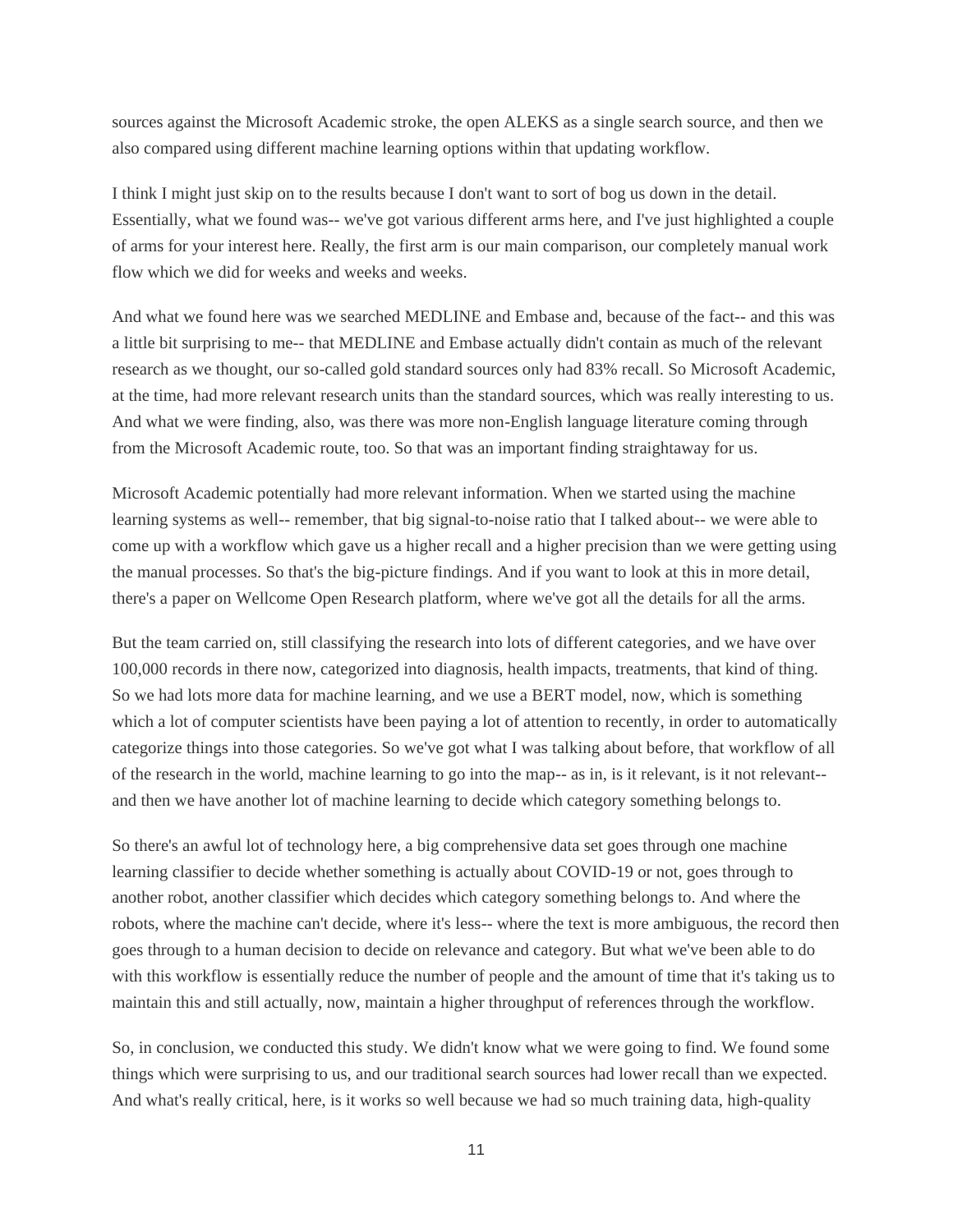data, accurate data from humans. Machines can't do this kind of thing without all of that input from people.

And we're still working on it, but I think one of the things, the lessons that we've learned from this, also, is the importance of the technology people working with the reviewers, the systematic reviewers, to both in sort of dialogue to determine what appropriate levels of accuracy might be, but also to determine what, which direction the tool development should go in. So it's been a lot of technical work but, actually, what it's enabled us to do is maintain this surveillance of COVID-19, now approaching two years of it. And potentially we can just keep this going, now, with relatively little manual input compared with the beginning because of the automation that has been evolving over the last couple of years.

So I think I'm going to stop there and say thank you. And are there any questions?

JOANN STARKS: Thank you very much, James. We do have a couple of questions that have come in. Excuse me. This was a question from Joshua, early on, and he asked, "When you say study, do you mean an abstract or the full study details?"

JAMES THOMAS: That's a good question. I mean the former. So it's a report of a study, and what we're looking at mostly are titles and abstracts, though the manual work involves going in, looking at the full text reports when we can't make a decision based on the titles and the abstracts.

But, yeah, the big difference between our map and the Cochrane COVID-19 Study Register is that Cochrane spent a lot of work in what they call studifying the records. So they're using the trials registry databases, and they're linking all of the publications where there is a trials registry record to that trial's registry record or linking linked publications to one another. So it's sort of like the unit of analysis there is the study, whereas, strictly speaking, the unit of analysis for us is the bibliographic record.

JOANN STARKS: OK, thank you. Excuse me, we have another question from Jessica. "Are there any AI programs keeping track of when search results for research articles do not yield any results so that it can learn different ways of finding reference materials?"

JAMES THOMAS: That's an interesting one because it's actually something that we're encountering in another project, which is where machine learning is trying to find results and is actually having to recognize the difference between papers which do contain results and those which don't, but also the difference between papers which should contain results and those that shouldn't. So protocols are an obvious example of a report. You see lots and lots of protocols out there which, of course, you wouldn't expect to contain results.

Results are really hard for machine learning to accurately determine, at the moment. There are these tools called sentiment analysis, which some people have used, looking at the abstracts and looking broadly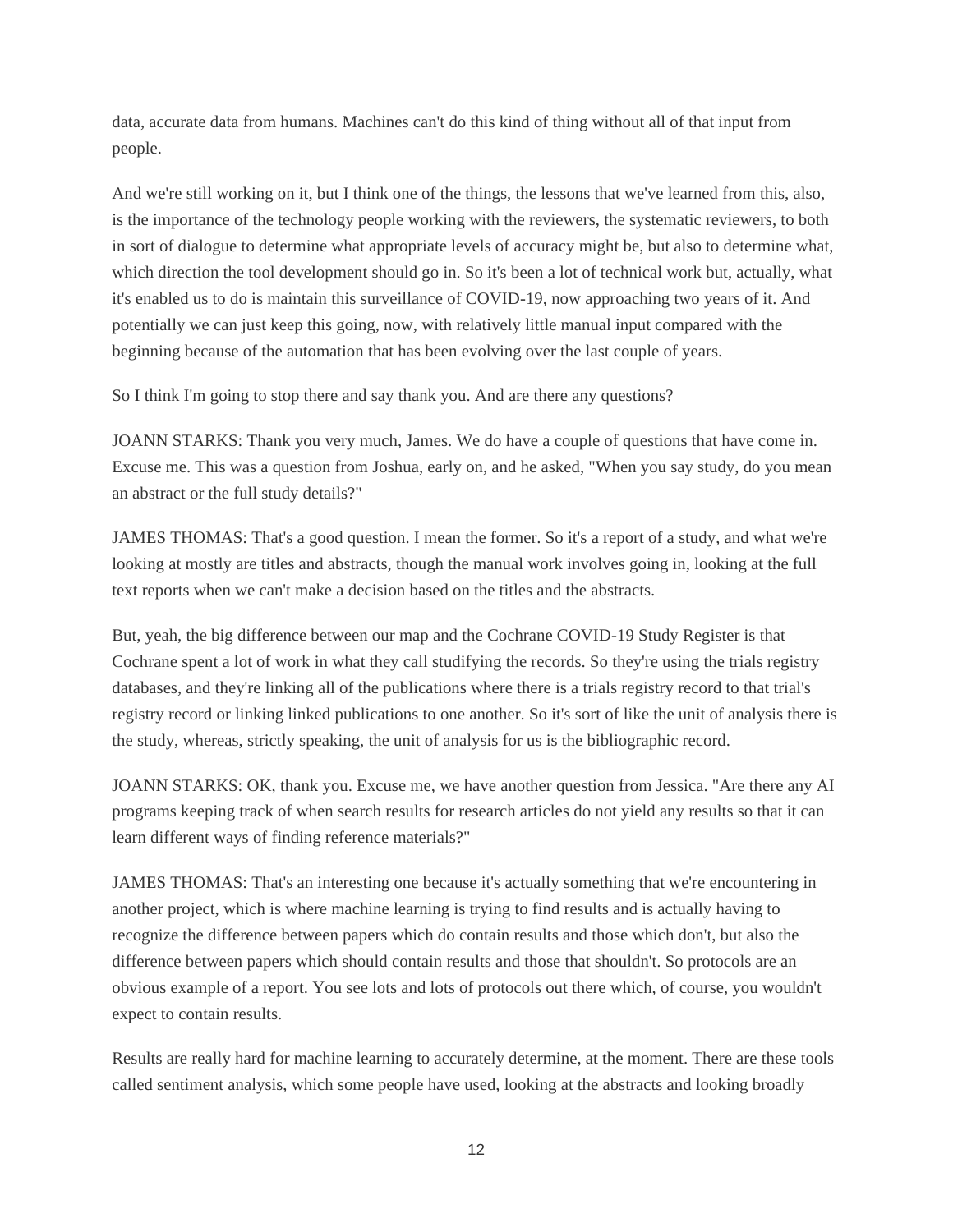about whether or not the abstract's got an upbeat, positive vibe about it or whether it's a bit sort of gloomy about the finding of the research. But I think it's fair to say, at the moment, that there's no really good tool that can just look at a research report and accurately extract the research results.

But, having said that, it's quite a hard task for people, too. There's lots and lots of errors made in the extraction of results in systematic reviews, too. I hope that's answered your question.

Yeah, and I think the other thing on that is that it sort of talks to the value of the maps and the value of the mapping process. And we've been talking, and the NIHR and other funding organizations have been looking at them, too, of course, because you can use them to identify gaps in research and places where, actually, you need to commission new research in order to generate findings and to fill uncertainties.

JOANN STARKS: Thank you. We had a comment. "That's really cool, James." Thought you'd like that.

JAMES THOMAS: Oh, thanks, Mark.

JOANN STARKS: And then, also, we have another question. "This is excellent work. How do you also capture gray or unpublished literature? What percent of papers is ML unsure of that requires human intervention?"

JAMES THOMAS: That's a good question. Yeah. No, gray and unpublished literature, we were finding that the comprehensive database was doing better at that and also doing better at addressing some geographical bias that you see in PubMed, for example, and other big databases.

I did a very-- I mean, this isn't a proper research project. I didn't write protocols. I just did it one afternoon, just for fun, but I did an analysis of the longitude of the institutions of the first author of publications in the map, and I found that the PubMed records had a larger longitude than the records that we got from the wider Microsoft Academic feed. So basically the average longitude of the PubMed records was just to the west of Spain, I think. And for the non-PubMed, for the Microsoft Academic, it was somewhere towards Russia.

So it's not much, but it sort of indicates that there are all sorts of biases in how we find and how we store research. Whether or not something has a DOI and whether it's classed as published or not is one of them. One of the challenges, actually, through this period has been what do you do with preprints and all of that kind of thing.

Oh, now why was Microsoft Academic discontinued? I think a lot of people have asked that question, probably including the team itself that put it together. I don't think it was a good decision.

Having said that, the people that open ALEKS have just jumped in with huge enthusiasm and energy to pick up where they've left off. So the Microsoft Academic team did a great job, and hopefully the signs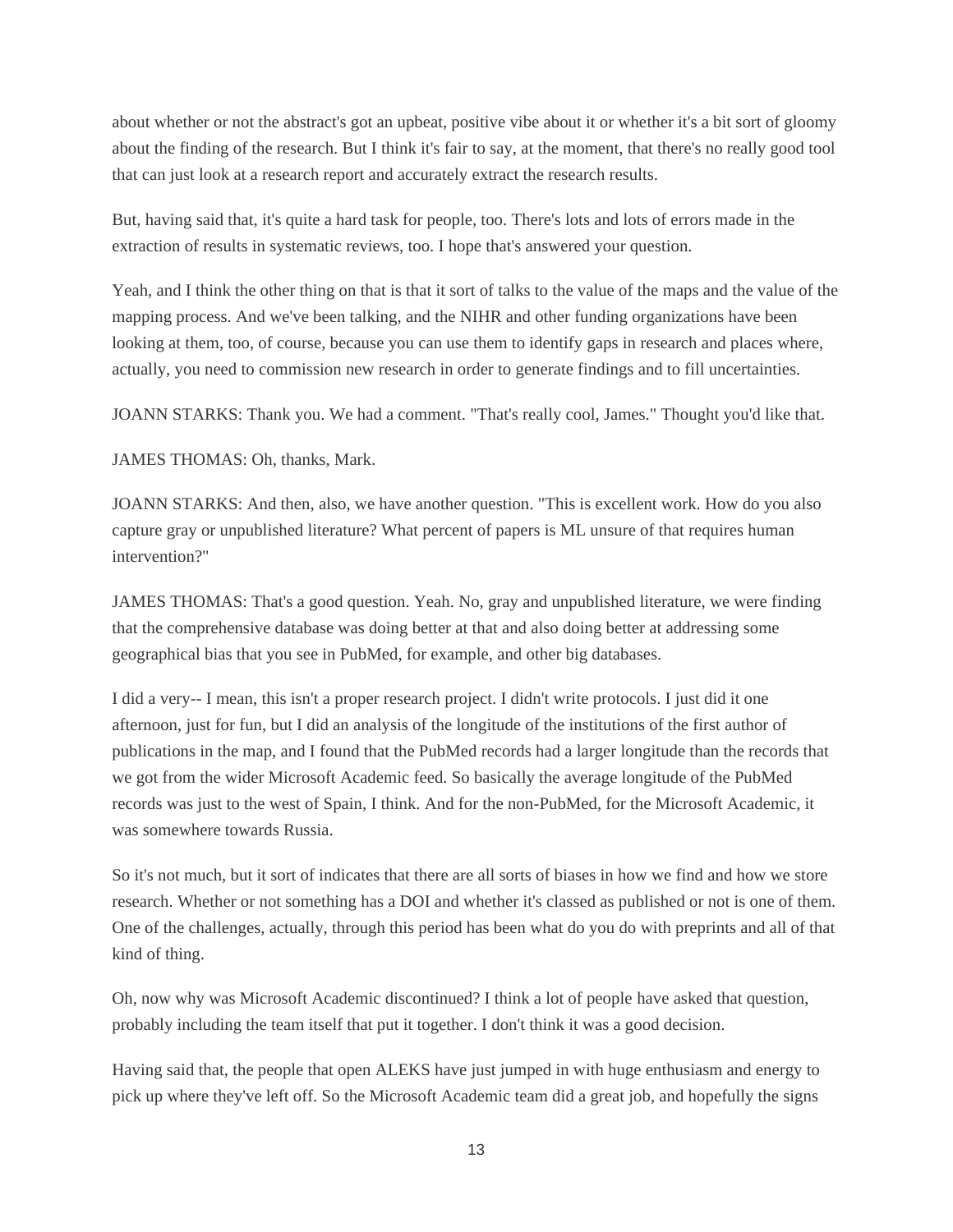are good that open ALEKS will just carry on. And the whole, the way that they're doing it in sort of like the spirit of open data, but also in terms of linked data, they're linking the concepts in their data set through into Wikipedia and Wikidata, and so I think there are all sorts of opportunities that will open up over the next few years as we get data sets linked in increasingly conceptually useful ways. And I think that's one of the things that we could maybe participate in, as systematic reviewers, is in terms of just helping that movement to organize the literature in a way that ultimate users of the research would find useful.

JOANN STARKS: OK. Well, thank you very much. If anyone else has a question for either Carlton or James, please feel free to go ahead and bring it up right now in the chat box.

OK. Thanks again, James, and now let's go to our final presentation. Chiara, can you please introduce yourself and then begin your presentation?

CHIARA ARIENTI: Yes. Thank you, and good morning, good evening, whatever you are. I'm Chiara Arienti, a white woman with brown hairs, and it's fine for me the she/her pronouns. I'm the Coordinator of Cochrane Rehabilitation, and today I'm going to show you a very big and important project of Cochrane Rehabilitation on the management of COVID-19 disease and how and what is the role of Cochrane Rehabilitation in this topic.

As we know, in March 2020, the World Health Organization declared the health emergency relating to the COVID-19 outbreak. During this period, it was very important to manage the situation, the emergency, and so a lot of people produced a lot of evidence. So, also, Cochrane rehabilitation wanted to give its support to give a timely and updated answer and information about evidence in this important situation.

So we set, we started with a very important project, important action, the Rehabilitation-COVID-19 Evidence-Based Response action, and it included first projects. The first was the Rapid Living Systematic Reviews on Rehabilitation COVID-19, an interactive living evidence map on rehabilitation and COVID-19. And in collaboration with the WHO about the definition, the Rehabilitation Research Framework for Patients with COVID-19. And that, again, together to Cochrane Library, we performed a special collection dedicated to the coronavirus and rehabilitation.

Today, I will show you deeply the first project and the normative methodology that we used for the conduct of the Rapid Living Systematic Reviews. And, at the end of my presentation, I will show you rapidly the last three projects.

So the Rapid Living Systematic Reviews on rehabilitation and COVID-19, up to now, included three main editions, three main papers. And, for each papers, we included a series of updates. At the beginning, during the 2020 year, we updated the rapid review each month. Later, during the '20-'21st year, we updated the review every two months.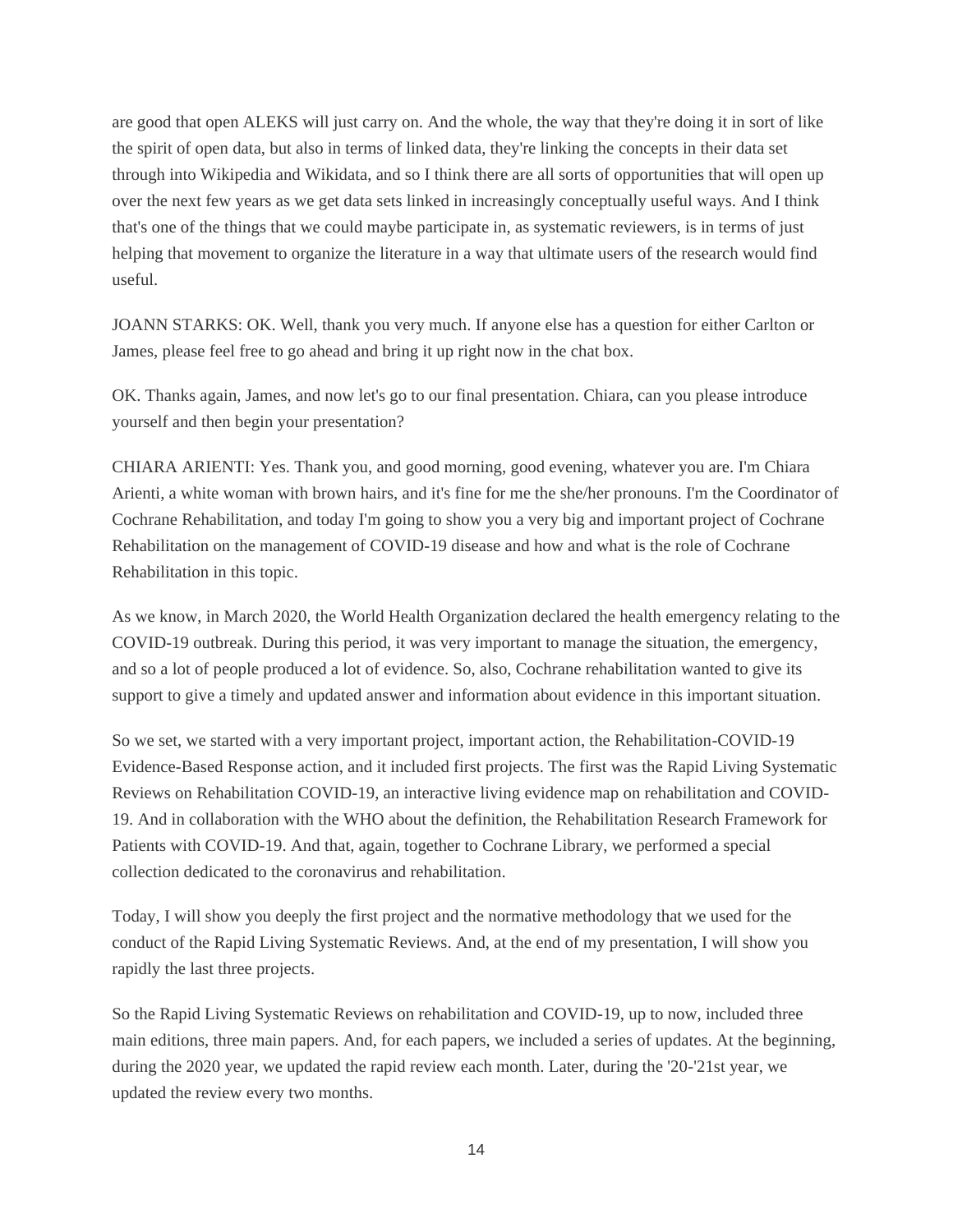Now, I will show you this specific methodology and why we can call it innovative. First of all, we combined two specific methodologies, the rapid systematic review together to the living systematic review. Rapid means a form of knowledge synthesis that accelerates the process of conducting traditional systematic reviews. And, during pandemic, it was very, very important to be rapid, to give rapid answer. The second step was to keep this rapid review living. That means systematic review which is continually updated. Indeed, at the end, up to now, we published 14 updates of this rapid and living systematic review.

Now, I will show you the evolution of the methodology. Before March 2020, we started with a very simple systematic review, just a general collection of the main papers on COVID-19 and rehabilitation, and we published it just to give our rapid support. Then we checked the production of the evidence in COVID-19, and we decided to improve the methodology because, at that time, we needed to have a more strong and rigorous methodology to give a more rigorous information about the decision-making on the management of COVID-19.

So we had the first step. The first step was to establish an international multi-professional steering committee. We involved any information specially to start with a rigorous search strategy for the collection of the evidence, and then we strengthened the internal process. Indeed, we divided our internal team in two teams, the clinical working group and the methodological working group that, together, the international Multi-professional Steering Committee, lead the rapid and living systematic reviews.

After that, so this first improvement was related to a more rigorous process about the screening and selection of the papers. Then we started the collaboration with the WHO Rehabilitation Program to define the specific research questions related to the COVID-19 because it was very important to focus the problem related to the COVID-19 for the rehabilitation, so what is the role of the rehabilitation inside COVID-19.

So we created-- yes, we set the list of research questions and we prioritized these research questions inside our systematic reviews. So we, after a Delphi Round process, we define that the epidemiology of limitation of functioning and disability one of our priorities. The second one was to set the evidence on rehabilitation for COVID-19 at individual level. So a micro-level means at for the population, for the patients. Then we set to identify the evidence at the meso-level, and so means inside the organization of the hospitals, Rehabilitation Center, and so on. And then to identify evidence at the system level, at a macro level, and this means for the health system level for each country.

So, with these research questions, we identify the epidemiology of the COVID-19 to identify the problems related to this disease. And then we wanted to identify three specific evidence for three specific, three different levels-- patient level, hospital level, and systematic level. System level, sorry.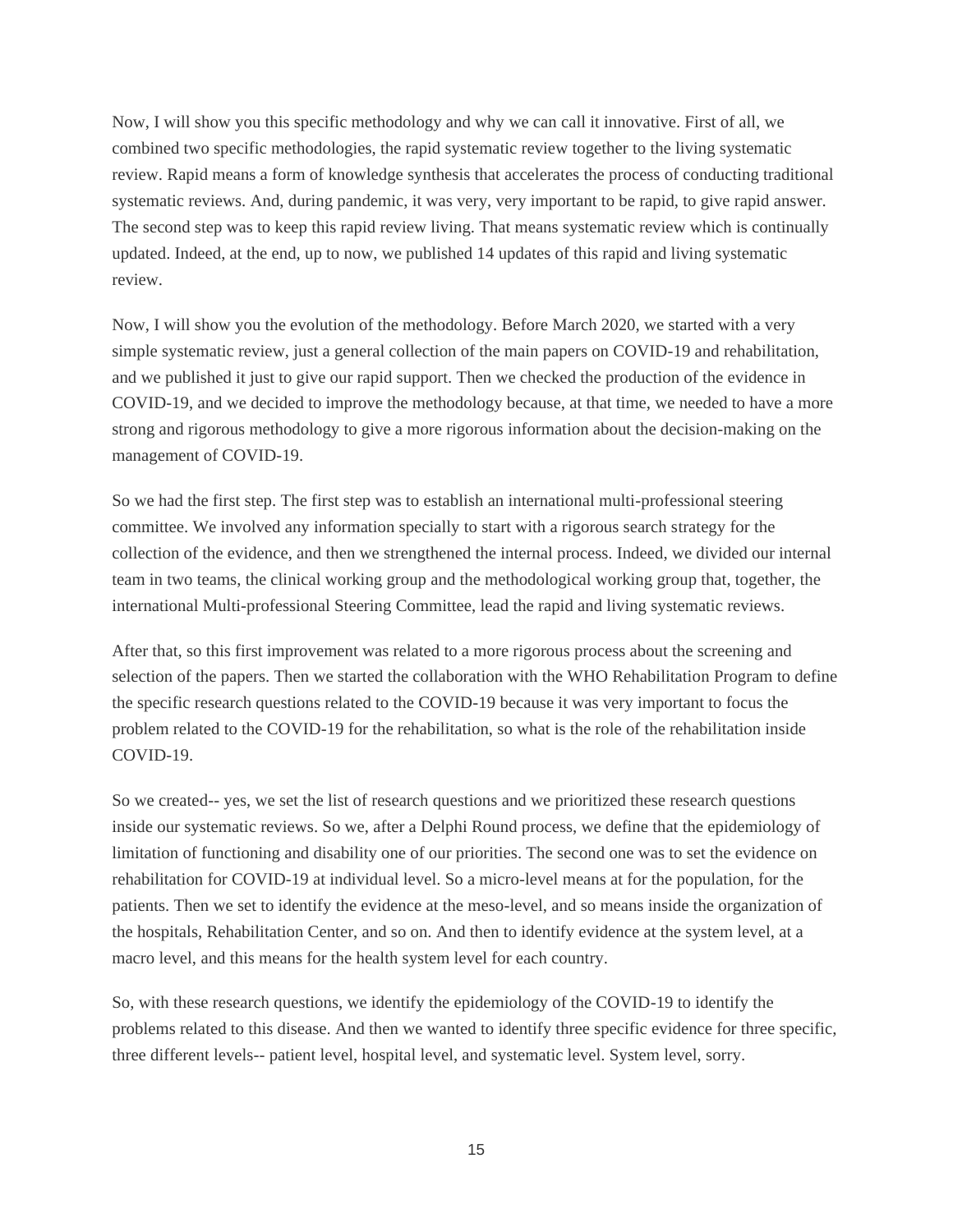Then, after that, we started with declassification of the papers selected using these priorities and for specific study design for each priorities. So the research questions was the prevalence, to identify the prevalence and/or the characteristic of emerging disability after COVID-19, the rehabilitation approaches dedicated to the COVID-19 patients and eventually-- but it was very early for that time-- to identify the efficacy and effectiveness of rehabilitation intervention for the management of COVID-19. Then we identified the organization of rehabilitation service after COVID-19, the impact of COVID-19 on disease of rehabilitative interest, and the late complications that may be of rehabilitation interest. So we, using the priorities defined with the WHO, we identified these five research questions, and we selected the papers using these specific research questions.

Then, at the beginning, since we notified a lot of production of evidence with a huge heterogeneity of the study design, we wanted to exclude the expert opinion and all papers not reporting patients' data because, at the beginning, the most of the papers was just expert opinion because there was not the time to produce more rigorous primary studies. So, in this context, there were a lot of papers that describe the expert opinion. So, in this moment, in that moment, we decided to exclude the expert opinions and to include the observational studies, intervention studies, experimental studies-- but there were very few experimental studies, and some systematic reviews, but there were also a few systematic reviews at that time.

So, after that, we decided to use a specific sort of evaluation of the methodological quality of these studies. Since the level of evidence was very low, we decided to use the levels of evidence performed by the Oxford Center for Evidence-Based Medicine table, OK, and this table provides just a classification following the level of evidence perform the classification of the study design. And so this was the first step to improve the methodology of our rapid review.

Then we performed a data extraction. So this step was a more specific selection, applying the priorities and the research question. We introduced the critical price at using the level of evidence table. And then we used a specific data extraction, and we extracted the data about the type of study design; the type of the research question; the COVID-19 phase; the limitation of the functioning, disability, or rehabilitation interest and the type of rehabilitation service; the PICO elements; and the main findings.

Obviously, it was not still possible to perform a statistical analysis, and I mean a meta-analysis, for this specific systematic reviews because, up to now, we didn't-- we don't still have experimental studies, so we cannot put together the data of other types of study design. So, in this moment, we just can describe the main findings.

At the end of the day, during the third edition, we introduce this important step. That is, we passed from the classification of level of evidence to a critical appraisal. And for this, we used two specific tools. The first is the methodological checklist of Joanna Briggs Institute, and this checklist gave just a methodological quality of the study design for the observational studies.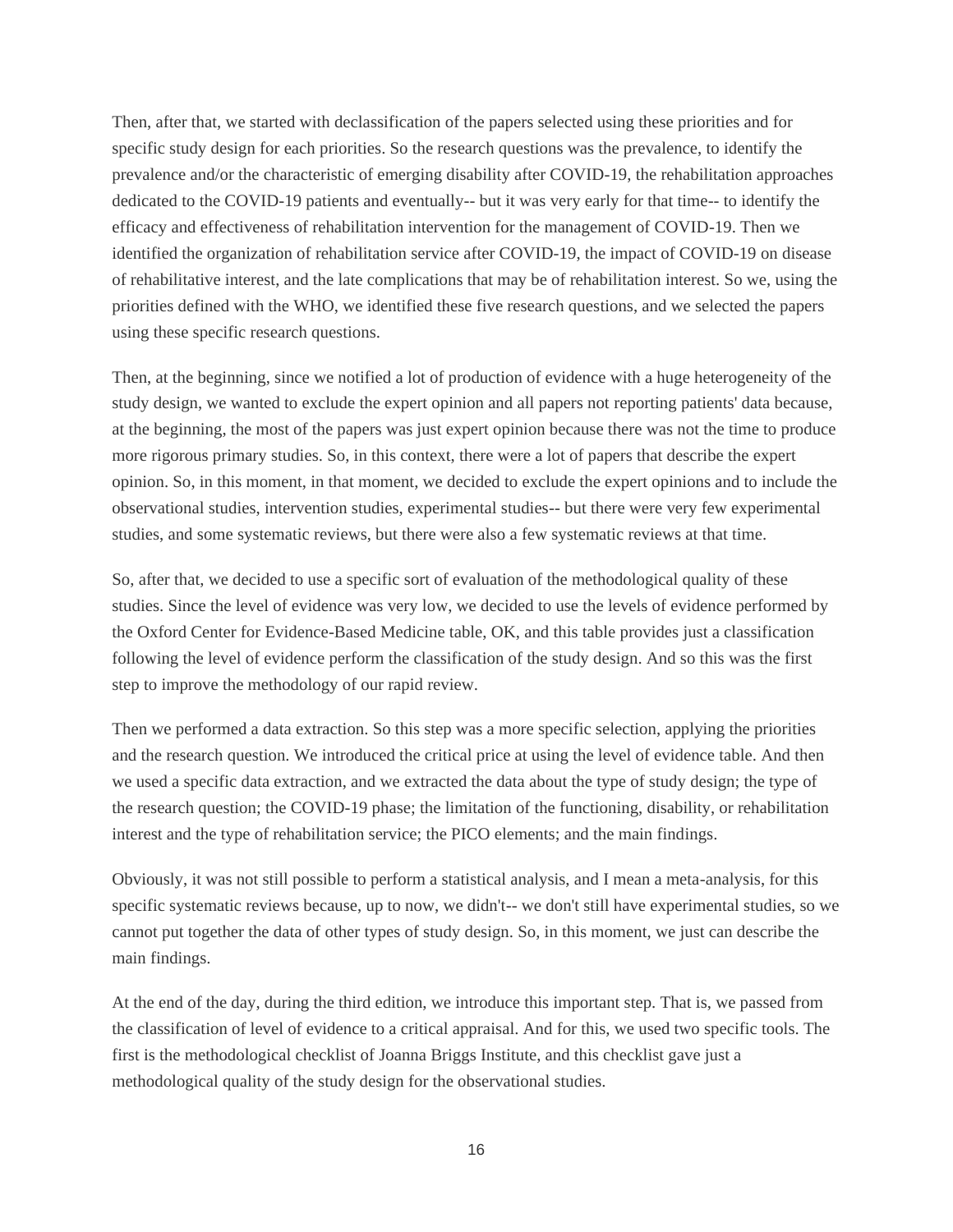For the randomized controlled trials, and up to now, we included just three randomized controlled trials. We used the Cochrane Risk of Bias tool for the evaluation of the risk of bias.

And, since there were a very heterogeneity of the study design and how the authors call the study design, we needed to define which kind of study design classification to use. And so we decided to use this report, the Methods Research Report. That is a document that defines a classification of study design in systematic reviews of intervention and exposure. This means that this risk classification, we are able to classify observational study and experimental studies. This support us to identify the correct study design and to use the correct tools, checklist, or risk of bias tool for the evaluation of methodology, the methodological quality.

Now, here, I just show you an example of our work and how we have managed all this information inside our rapid living systematic review. And, as you can see, for each study design, we identify the specific research question. And, for example, here, we can see that we have, for the epidemiology prevalence research question, we have 22 cross-sectional studies, a lot of studies, observational studies of prevalence. This is the most information that we found inside our rapid and living the systematic reviews.

And then you can see that, for example, for the micro-level, at the patients level, we found five randomized controlled trials at 2 August 2021. Not many, but is just an important information, I think. At the end, you can see at the end, the last row of the table, that, in the third edition, we found 8 randomized controlled trials, 35 cross-sectional study designs, 22 cohort studies, 3 non-randomized controlled trials, for a total of 68 studies.

Results, yes, up to now, not 13 but 14 papers have been published in European Journal, and all the results have been also published in our website in different formats. The first is a mapping that summarizes all the information according to the COVID-19 research topics agreed upon with the WHO Rehabilitation Program. Then we synthesize these results in dynamic tables-- you can see this dynamic tables, always, on our website-- and a geographic map that shows where the evidence is produced. All these three tables and map, you can see that on our website.

And now I show you just what you can see on our website. The first is the evidence map, and the second one is the dynamic table. With the evidence map, you can see a sort of overview of how many studies have been published for each research question. And when you have identified a specific research question and the specific studies, you can see the dynamic table, all details of each studies included in evidence map and in our rapid and systematic reviews.

What we can say about all this work? That the quality of evidence is still low. We need of more rigorous primary studies to give more appropriate information on how to manage this disease, the COVID-19 disease. The body of evidence is heterogeneous and rapidly growing.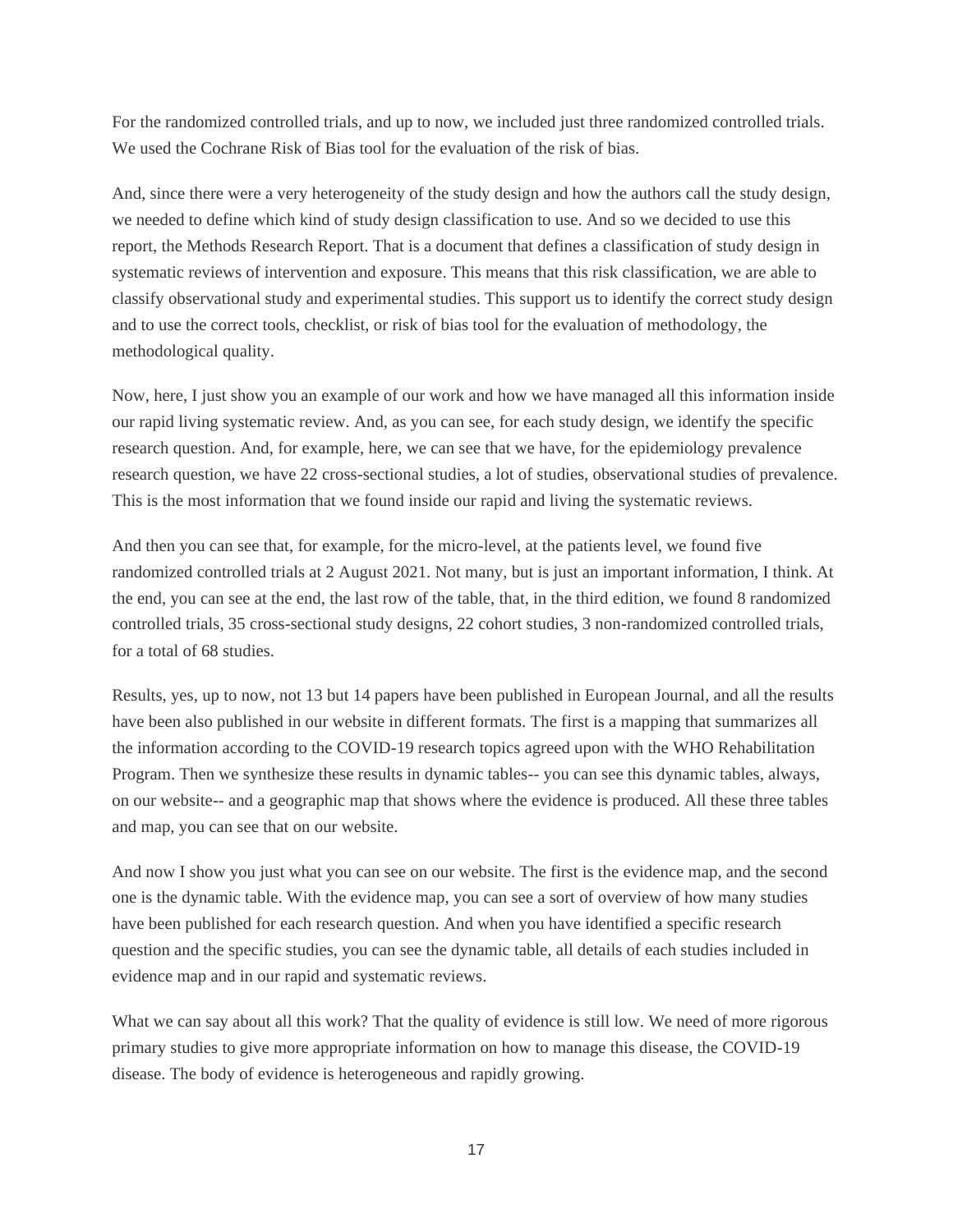Overall, at the beginning of the outbreak, at the beginning, the most of this evidence was performed by case reports, case series, and expert opinions. And now it's changing because, as I showed you before, we are a lot of observational studies. OK.

So far, we have only eight randomized controlled trials. And, in this moment, it's quite difficult, if not impossible, to draw any efficacy conclusion. In this moment, we cannot say if the rehabilitation intervention is efficacy on the management of COVID-19 disease, if with the rehabilitation intervention we can manage the COVID-19 consequences.

And so we continue our work because we believe that it is very important and we still need to know how manage better the consequences of COVID-19. And we also think that the management of COVID-19 consequences is a priority of the rehabilitation field more than other biomedical fields.

Now, very rapidly, I show you the additional REH-COVER actions. How I mentioned before, we collaborate with the Cochrane Library to perform a special collection. And you can see, always, this collection on our website, and obviously we keep, also, this updated.

Then we performed two data projects, a series of rapid reviews in collaboration with the WHO that are a sort of proxy of how we can use the rehabilitation intervention to treat the COVID-19 consequences or the different phases of the COVID-19. And, how I already said, we collaborated with the WHO for the publication of the priorities for the researcher in COVID-19. Now, we are working with the WHO for important guide on the post-COVID-19 condition and what is the role of the rehabilitation inside this specific context.

Here, I left you some references of our work. And if you have any questions, doubts, or just information, you can write me to my email or eventually to the Cochrane Rehabilitation email. All this work is online on our website. Thank you so much for giving me the opportunity to show you this important project of Cochrane Rehabilitation.

JOANN STARKS: Well, thank you so very much, Chiara, for your presentation today. It's really quite a project to address the important topic of COVID-19.

I want to thank all our presenters Carlton Fong, James Thomas, and Chiara Arienti, for sharing their experiences and perspectives in updating systematic reviews. If you have any questions for these researchers, their contact information is included in the presentation slides, which you can download from the KTDRR website. Go to ktdrr.org/training/webcasts and look for Webcast 78.

We would very much appreciate your feedback using the brief evaluation survey form found at the link on this slide. And please visit our website at www.ktdrr.org. We have many online resources related to